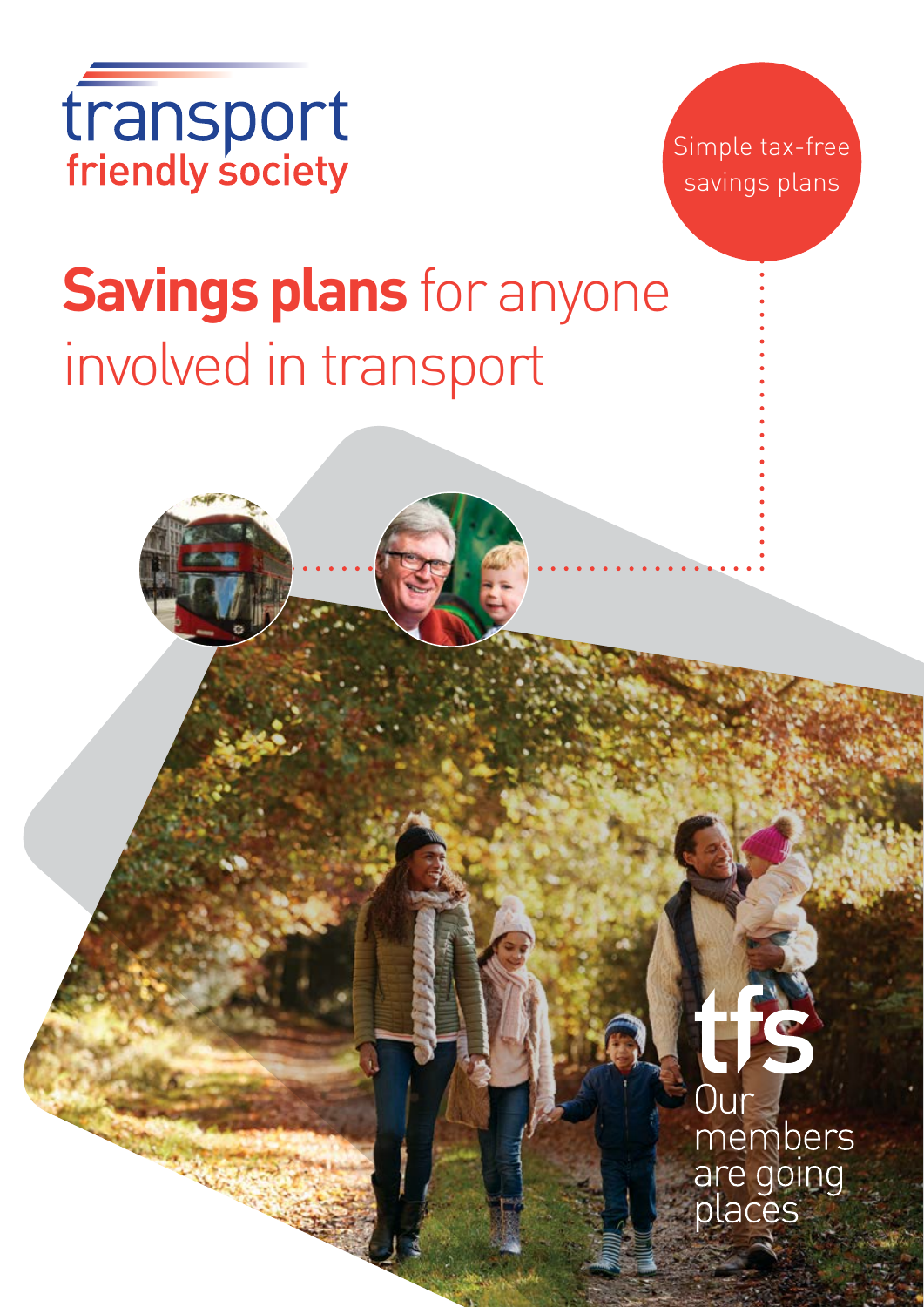# Saving with the Transport Friendly Society

Saving for the future is one of those ideas that has always been a good one. In these days of instant everything there is no substitute for putting some money away each month towards paying for a specific event such as a wedding, holiday, special birthday or retirement celebration. The peace of mind knowing that you have made plans is a good feeling.

Transport Friendly Society (TFS) is a mutual organisation which means any profits are for the benefit of members because we do not have any shareholders. TFS is run by passenger transport people for the benefits of passenger transport people, their families and friends.

TFS started in 1885 and began by providing peace of mind to bus drivers, who in exchange for a penny or two per week, knew that if they died while working on the buses, their loved ones would have some money to help them pay for essentials.

Today TFS is still providing that peace of mind. In 2018 the Transport Friendly Society had nearly 23,000 members and assets worth over £70 million under management.

Membership is open to anyone associated with passenger transport, their family and friends.

> "I was really pleased with the payout on my savings plan, so pleased I've taken out another one."

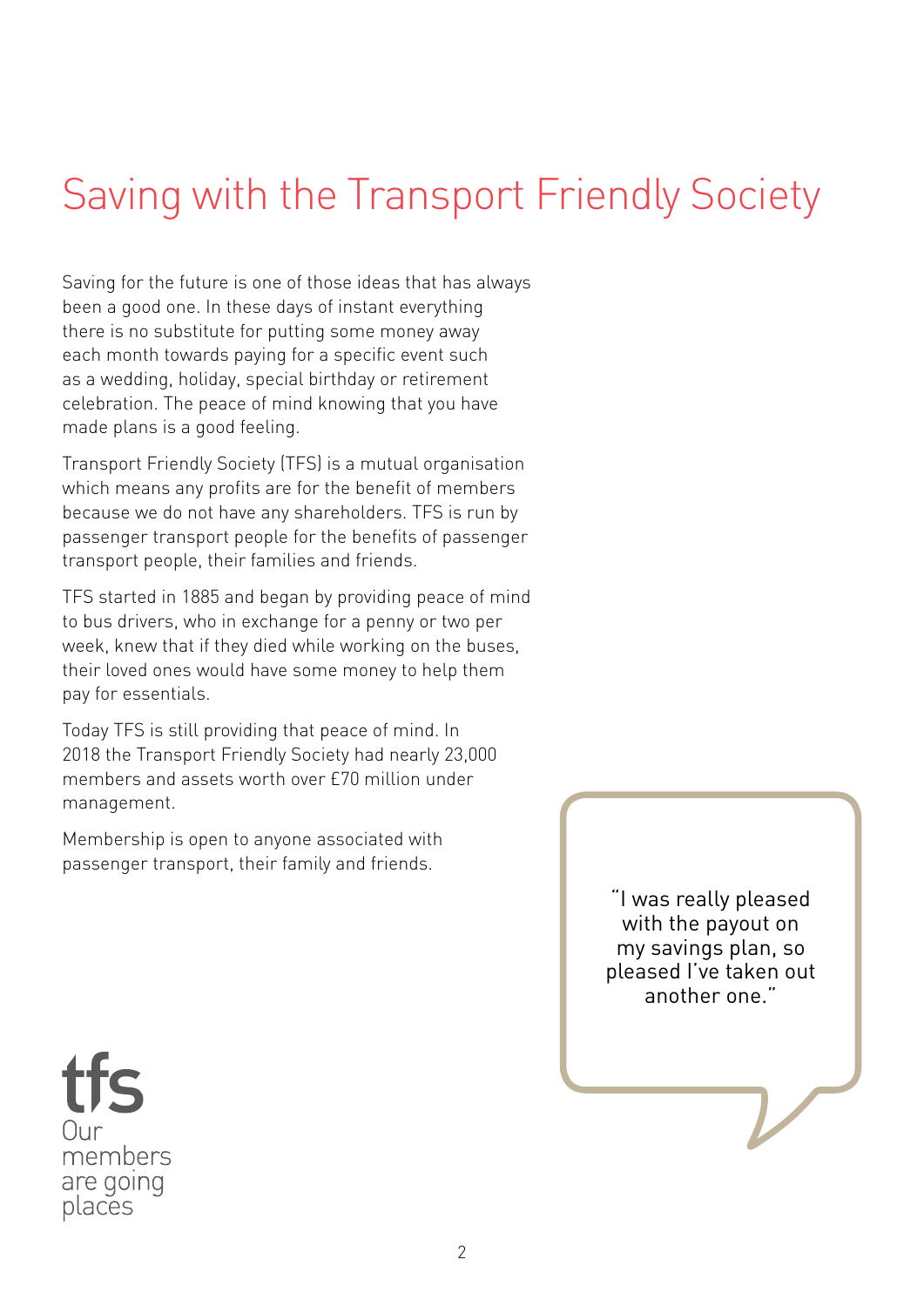# Benefits of the Transport Friendly Society Savings Plan

- Tax-Free Lump Sum
- Valuable Life Cover
- Help with Dental, Optical & Osteopathic bills after 12 months membership contributions have been paid
- Affordable start saving from £2.30 per week
- Designed especially for anyone associated with the passenger transport industry, their spouses, partners, other family and friends



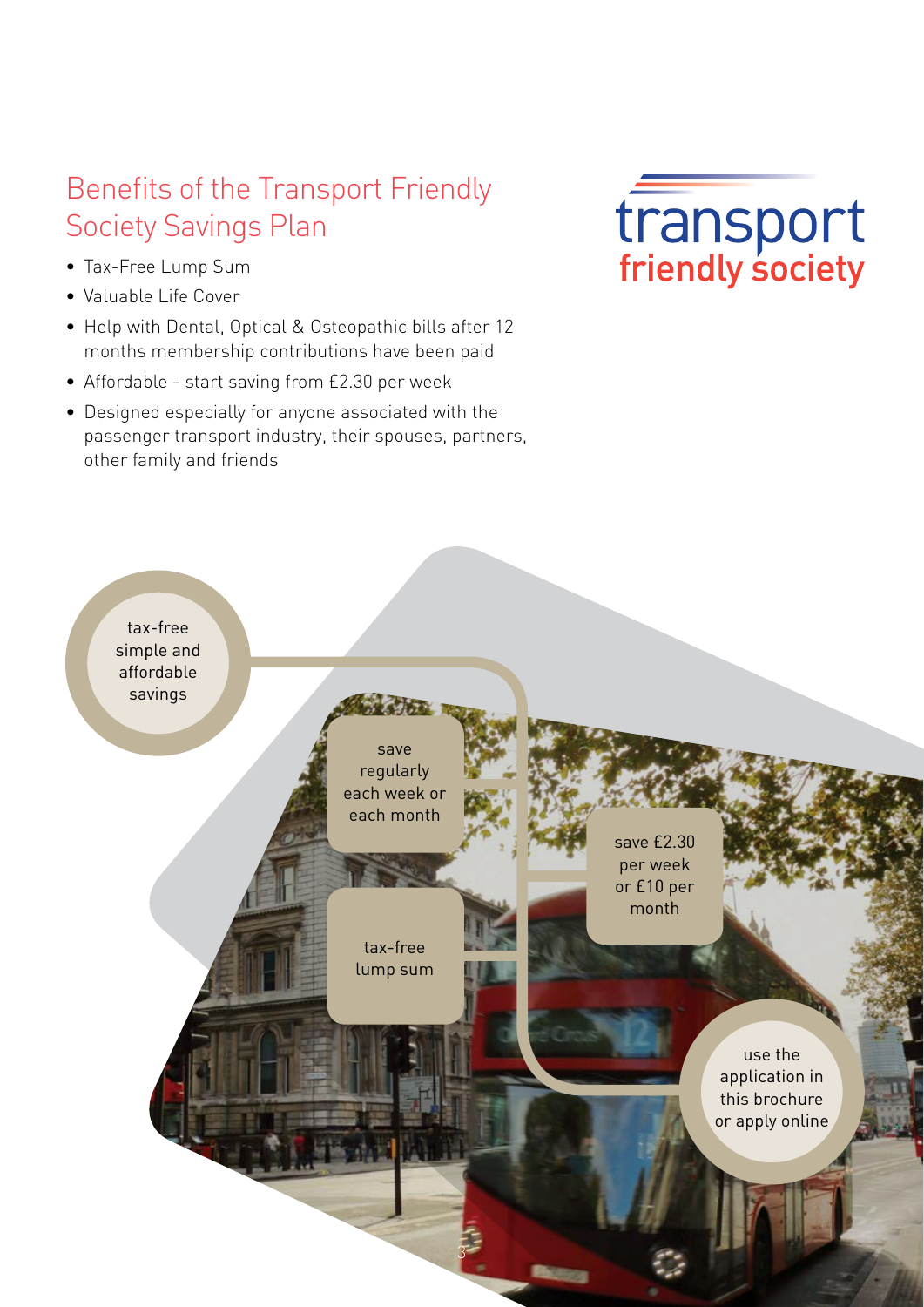# What makes the Transport Friendly Society different?

- Only people involved with the passenger transport industry, their family and friends can become members – it's almost like an exclusive club.
- We are a mutual organisation which means we are owned by our members and run by passenger transport people for the benefit of passenger transport people.
- Regardless of how investments perform, we guarantee a minimum amount you can expect to receive (the Sum assured) providing you keep contributing to your savings plan for the full term.
- When you have saved with us for 12 months you become eligible for some valuable discretionary benefits – you can read about these on the next page.
- You may nominate a person or persons to receive any money that is due to be paid on your death up to £5,000. This can be paid out immediately without the need to obtain Probate. You can change the beneficiaries at any time but it is automatically revoked upon re-marriage. Nomination forms are available on request from our office.
- The TFS Tax-Exempt Savings Plan is a qualifying policy so proceeds are paid tax-free. As a friendly Society, we enjoy additional concessions and the fund in which all money is invested is tax-free (except for tax deducted from dividends on shares). Plans must run for at least ten years. These concessions are available to everyone and are in addition to other allowances granted by the government, including ISA's (Individual Savings Account).

# Qualifying policies

A qualifying policy is a life assurance policy with a special tax status. It is usually an endowment policy provided by an insurance company or friendly society. Generally, a qualifying policy pays a tax free lump sum to a beneficiary provided that the terms of the policy have been kept. A qualifying policy is usually taken out with fixed premiums, payable for a period 10 years or more and would pay out on a chosen date in the future or upon the earlier death of the life assured.

The Government now limits the amount that can be paid into a qualifying policy to £3,600 per year per beneficiary. (This does NOT include any amounts paid into an ISA).

In order to comply with H M Revenue & Customs (HMRC) rules, when you apply to take out a plan with us you must tell us if the person who will receive the proceeds from this plan on maturity (the beneficiary) has any other qualifying policies. If so, you must declare that the beneficiary will not exceed the £3,600 limit when the plan is taken out. If the limit is exceeded you cannot take out the plan. TFS is required by law to provide the HMRC with this information.

If you are not sure about whether the beneficiary has a qualifying policy you should check with the insurance company who issued it. If you need help on the tax situation you should seek independent financial advice.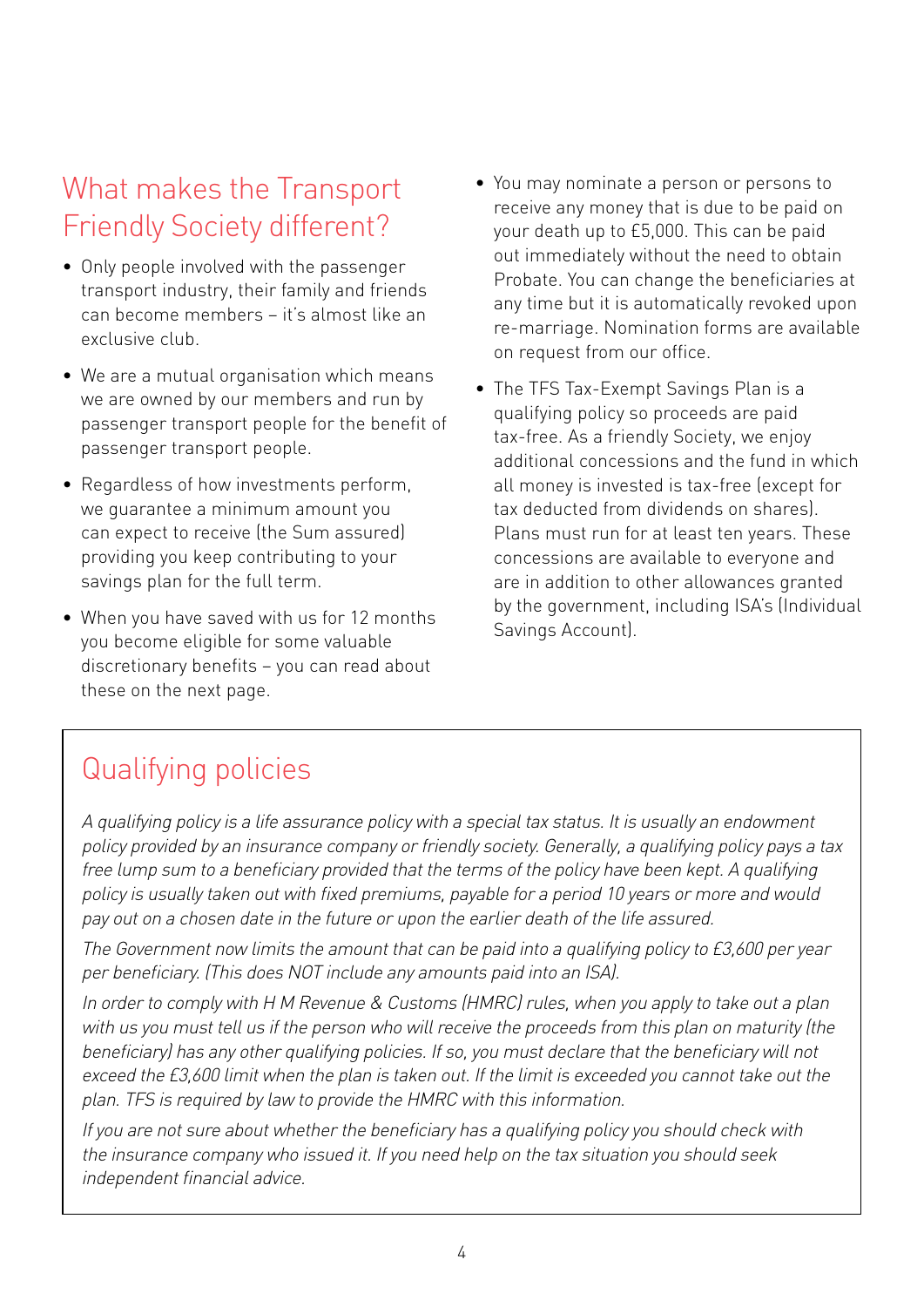# How does the TFS savings plan work?

The aim of the Plan is to grow the value each year by adding a bonus to the guaranteed sum assured – the amount of that bonus will depend on how the Society's investments have performed during the previous year. Once a bonus has been added it will not be taken away providing the policy runs for its full term.

You agree to pay a regular amount each week or each month for a fixed term – minimum 10 years. Whatever the term you choose, the plan must end before your 75th birthday. In return we will pay you a tax-free lump sum at the end of the term you chose. In addition, although nobody likes to think about such things, this is the minimum amount we would pay out if you died before the plan had ended.

All plans have a guaranteed sum assured which is the minimum guaranteed amount you will receive at the end of the policy or your dependants will receive upon your death if it should occur whilst the plan is still in force. Legislation requires different rules to be applied for the death of children under the age  $of 10$ .

# What are the valuable discretionary benefits?

After 12 months contributions have been paid you become eligible for discretionary benefits.

In essence, we provide financial assistance towards dental, optical and osteopathic treatment.

After you have had treatment and paid the bill you send the original receipt to TFS and we will reimburse part of the cost. The limits are as follows:

- Dental treatment 50% of the cost of treatment up to a maximum of £75 per year.
- Optical treatment (including sight test) – 50% of the cost of treatment up to a maximum of £75 every two years.
- Osteopathic treatment 100% of the cost of treatment up to a maximum of £150 per year.

Any claims for benefits in respect of treatments received outside of the United Kingdom are at the discretion of the Board of Management.

Discretionary benefits have been paid by TFS for over 30 years and we intend to continue to pay these in the future. However, it is important to point out that they are not guaranteed and could be reduced or taken away at any time.

#### Children are not eligible for Discretionary **Benefits**

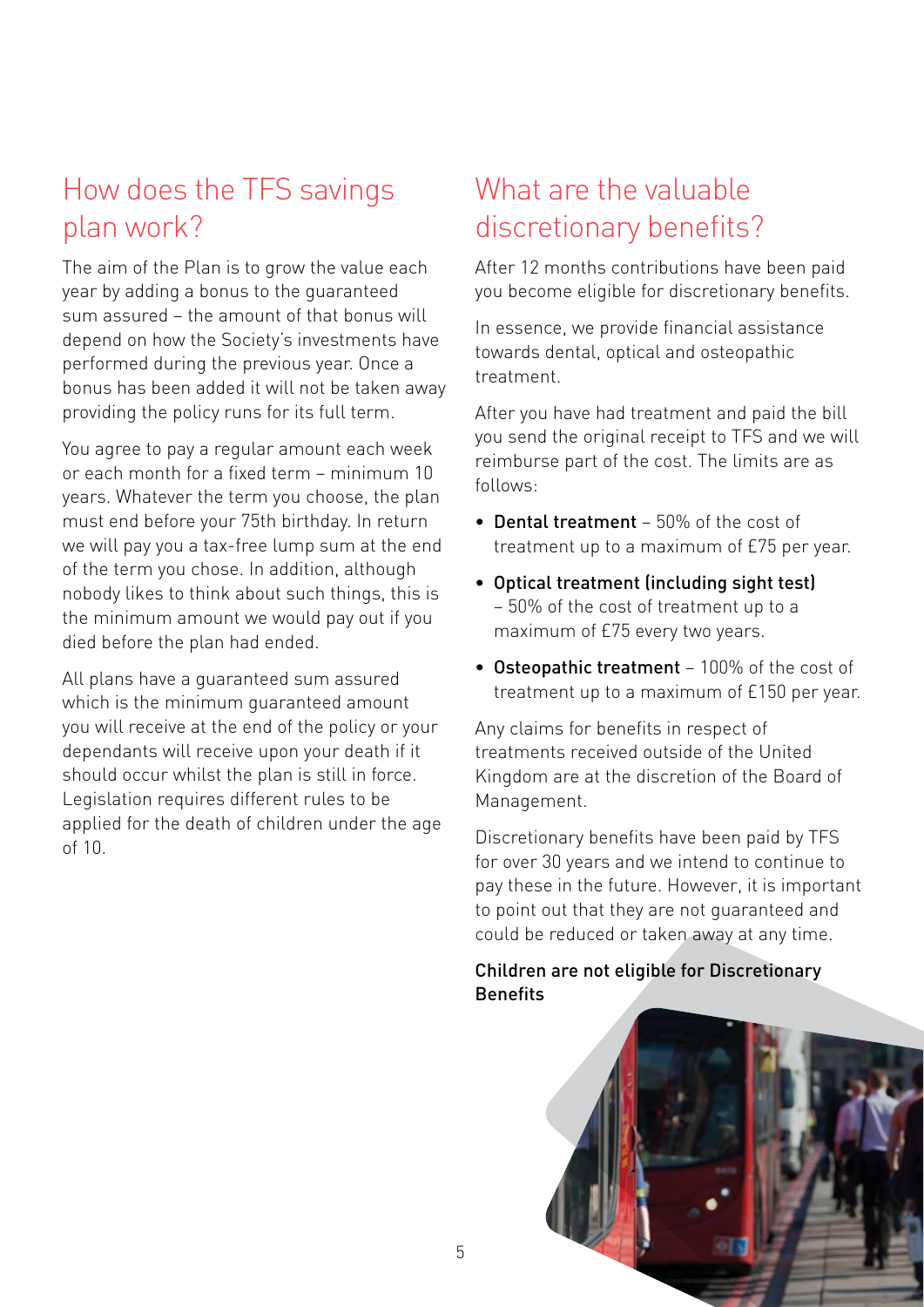# Insurance Distribution Directive

# transport

## ADULT Savings Plan

Under the Insurance Distribution Directive, the Society is required to provide you with the following information prior to you taking out your Plan with the Society. This information should be considered in conjunction with all of the information contained in this brochure and the application form which have been provided to you by the Society.

#### Your demands and needs

- You will build up a tax-free lump sum over 10 or more years by saving a regular amount each week or month. You will have the protection of a guaranteed lump sum with the potential for your money to grow.
- You are prepared to accept the risk that bonus rates are dependent on the investment performance of Transport Friendly Society's Funds and may be higher or lower than previous bonus rates and in exceptional circumstances could be nil.

#### Intended Retail Investor

- This may be your first savings plan, or you may have experience of other savings products
- The plan is available to people involved with the passenger transport Industry, their family and friends who are resident in the UK. The minimum age for opening a plan is 16 and the plan term must end before your 75th birthday.

## CHILD'S Savings Plan

Under the Insurance Distribution Directive, the Society is required to provide you with the following information prior to you taking out a Plan, on behalf of a special child, with the Society. This information should be considered in conjunction with all of the information contained in this brochure and the application form which have been provided to you by the Society.

#### Your demands and needs

- You will build up a tax-free lump sum for your special child over 10 or more years by saving a regular amount each week or month. After the age of 10, your child will have the protection of a guaranteed lump sum in the unlikely event of death or on maturity with the potential for your money to grow.
- You are prepared to accept the risk that bonus rates are dependent on the investment performance of Transport Friendly Society's Funds and may be higher or lower than previous bonus rates and in exceptional circumstances could be nil.

#### Intended Retail Investor

- This may be your special child's first savings plan, or you may have experience of other savings products.
- The plan is available to children, step children, grandchildren or godchildren of people involved with the passenger transport Industry. There is no minimum age for opening a plan but plans must run for at least 10 years. A Child's Plan must mature at age 18 or after 10 years.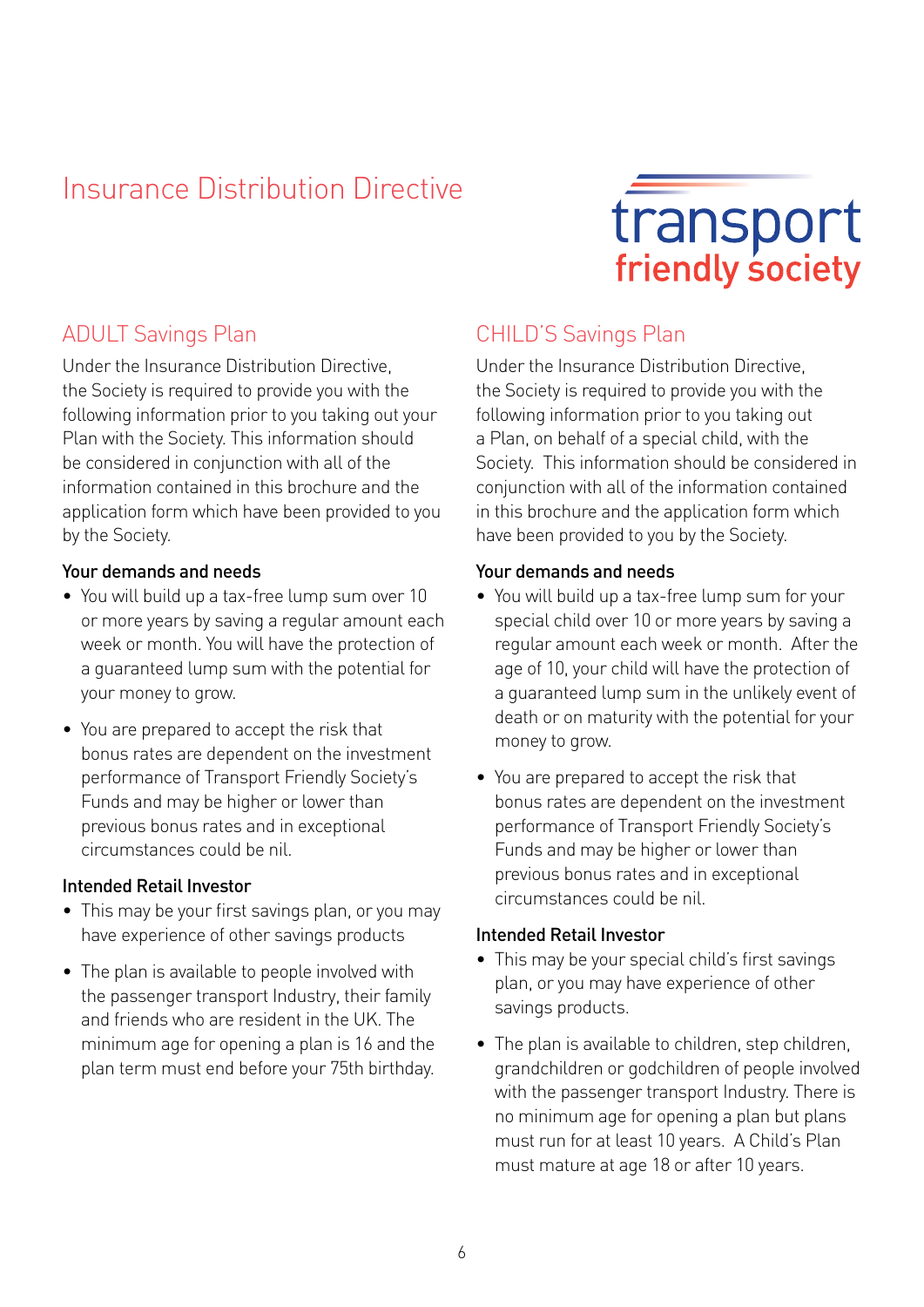## Execution Only Purchase

- Transport Friendly Society is a product provider and not an Intermediary.
- The Society does not provide advice and does not act for you.
- You have not received advice on the suitability of this Savings Plan for your personal circumstances and attitude to risk from Transport Friendly Society, a Transport Friendly Society Ambassador or from a Financial Adviser. You have chosen to invest in this Savings Plan based on the printed information we have provided.
- If information relating to this plan was provided to you by one of the Society's Ambassadors, he/ she will receive a payment of £25 after three months' contributions have been paid.

7

## Appropriateness Test (execution only)

- Transport Friendly Society Savings Plans have been categorised, in accordance with the European Insurance Distribution Directive, as non-complex products.
- We are therefore not required to assess the appropriateness of this plan for you and therefore you do not benefit from the protection of the conduct of business rules relating to the assessment of appropriateness.

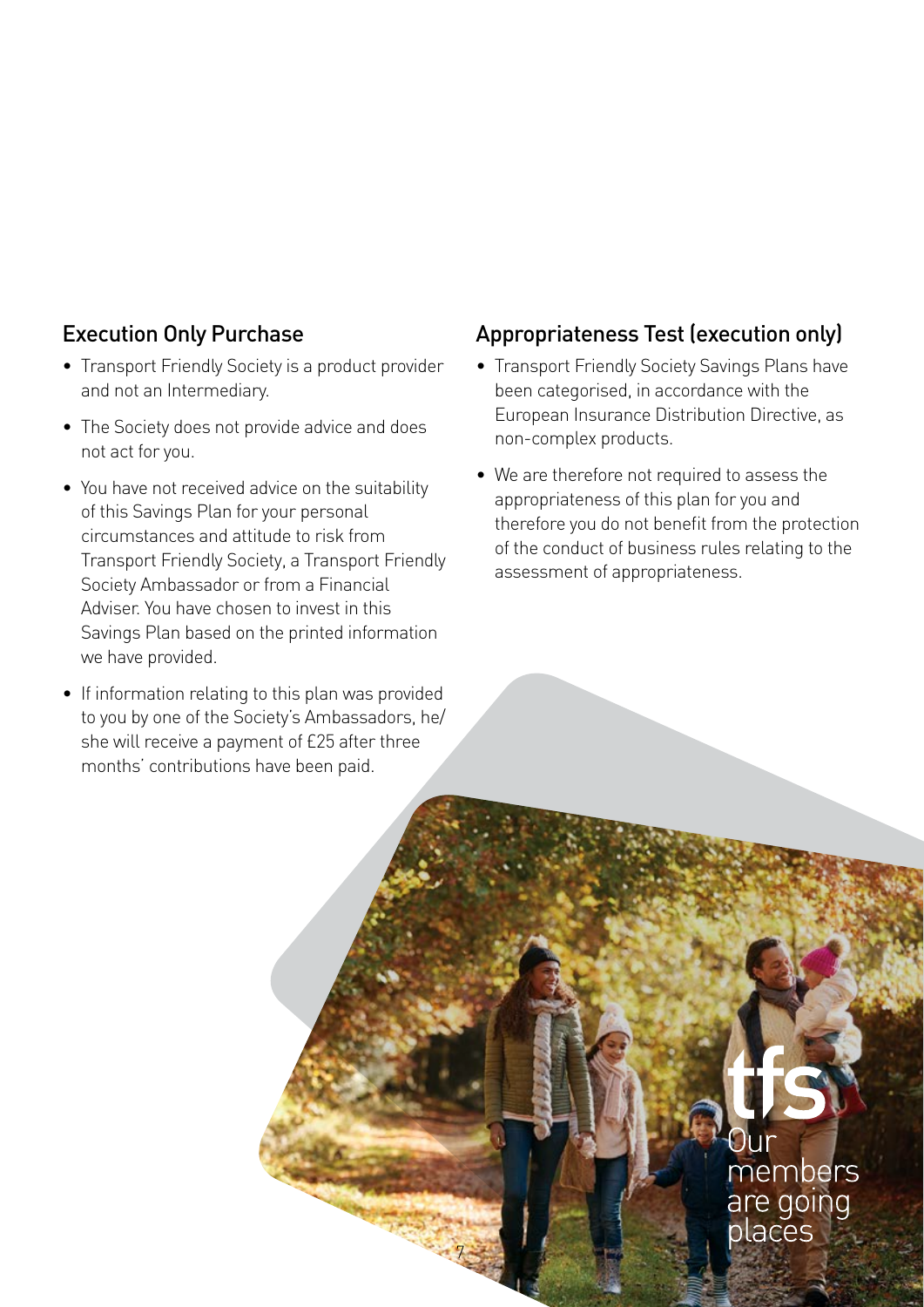# transport<br>friendly society

# Other products from TFS

# **Sickness and Hospitalisation** Benefit Plan

- Benefits are paid Tax-Free (under current legislation)
- The cost never goes up once a Plan is started
- Affordable premiums from 80p per week

# **Health Cash Plan**

- Covers up to four of your children for free
- Three levels of cover, from just £2.19 per week
- Benefits include: Dental, Optical, Chiropody/ Podiatry,Therapy Treatments, Specialist Consultation, Hospital In-patient, Hospital Day Surgery and Treatment, Birth/Adoption of a child

# **If you are interested, please:**

- Visit our website: www.tfs.uk.com
- Call the office:  $020\,7833\,2616$
- Speak to your garage ambassador

8





Tax-free from 80p per week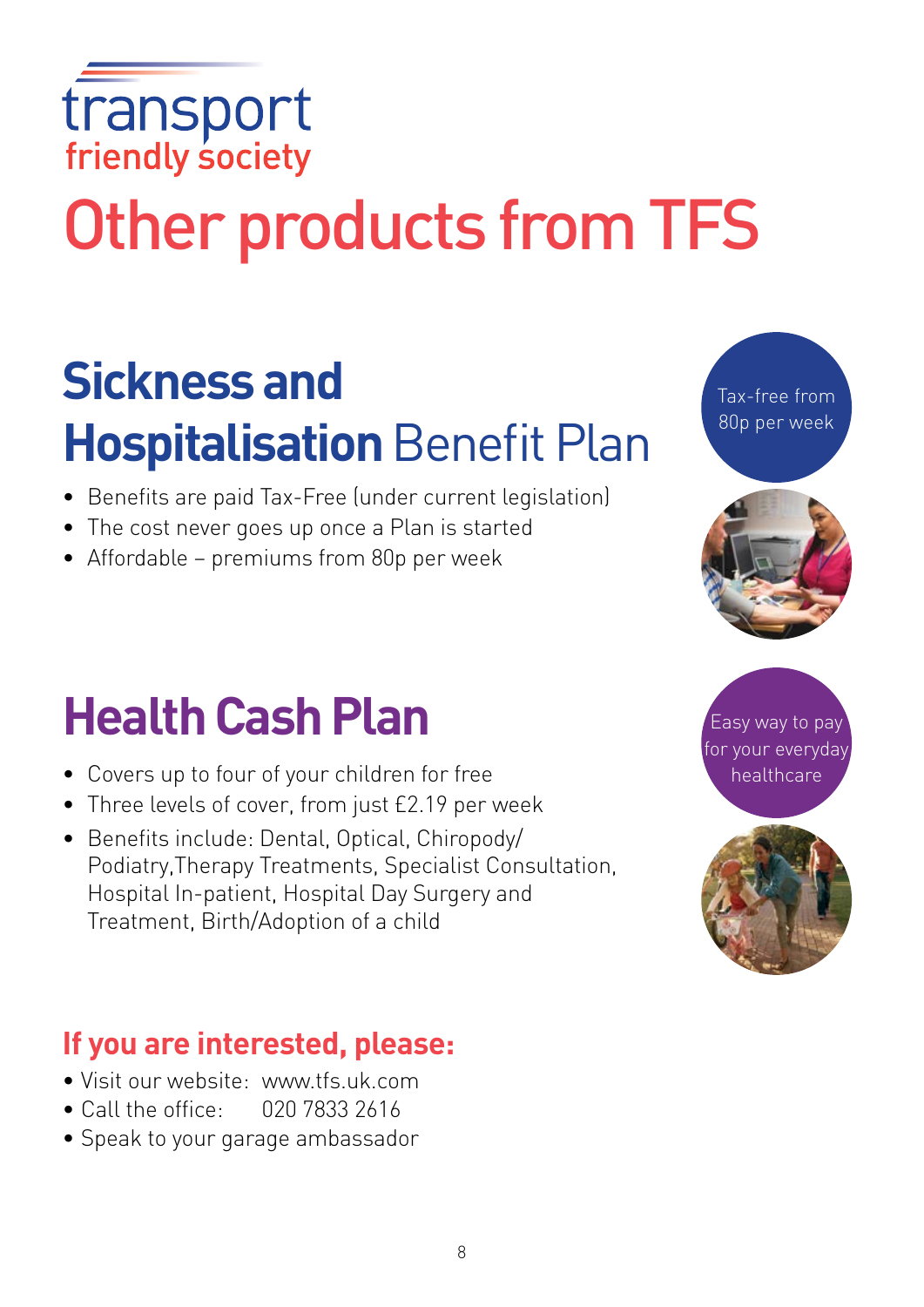|                                                       | <b>Change of Address Form</b>                                                                   |                                                                                                                                                                                    |                                                                                                                                                                                                                                       | transport                          |
|-------------------------------------------------------|-------------------------------------------------------------------------------------------------|------------------------------------------------------------------------------------------------------------------------------------------------------------------------------------|---------------------------------------------------------------------------------------------------------------------------------------------------------------------------------------------------------------------------------------|------------------------------------|
|                                                       |                                                                                                 | Please complete and return this form if you have moved house or to correct the address we have on file.<br>Alternatively, you can email us with this information (info@tfs.uk.com) |                                                                                                                                                                                                                                       | friendly society<br>www.tfs.uk.com |
| NEW ADDRESS:                                          |                                                                                                 |                                                                                                                                                                                    | NAME:                                                                                                                                                                                                                                 |                                    |
|                                                       |                                                                                                 |                                                                                                                                                                                    | MEMBERSHIP No.                                                                                                                                                                                                                        |                                    |
|                                                       |                                                                                                 |                                                                                                                                                                                    | DATE OF BIRTH:                                                                                                                                                                                                                        |                                    |
|                                                       |                                                                                                 | POSTCODE:                                                                                                                                                                          | SIGNED:                                                                                                                                                                                                                               |                                    |
| <b>TELLEPHONE No:</b>                                 |                                                                                                 |                                                                                                                                                                                    | DATE:                                                                                                                                                                                                                                 |                                    |
|                                                       |                                                                                                 | Please return to: Freepost RTCG-LCTR-YRKX Transport Friendly Society Limited, 3rd Floor,<br>Derbyshire House, St Chad's Street, London, WC1H 8AG                                   |                                                                                                                                                                                                                                       |                                    |
| members<br>are going<br>places<br>$\exists$           | Web: www.tfs.uk.com<br>Email: info@tfs.uk.com<br>020 7833 2616<br>020 7833 4426<br>Tel:<br>Fax: | the Prudential Regulation Authority                                                                                                                                                | No. 434F. Authorised by the Prudential Regulation Authority and regulated by the Financial Conduct Authority and<br>Transport Friendly Society Limited is Registered and Incorporated under the Friendly Societies Act 1992. Register |                                    |
| Please detach and retain                              |                                                                                                 |                                                                                                                                                                                    |                                                                                                                                                                                                                                       |                                    |
| <b>Your TFS Produc</b><br>Please keep in a safe place |                                                                                                 | friendly society<br>transport                                                                                                                                                      |                                                                                                                                                                                                                                       |                                    |
| Product:                                              |                                                                                                 |                                                                                                                                                                                    |                                                                                                                                                                                                                                       |                                    |
| Date Application Signed:                              |                                                                                                 | Please note:                                                                                                                                                                       |                                                                                                                                                                                                                                       |                                    |
| Member's Name:                                        |                                                                                                 | The contract will not<br>commence until this                                                                                                                                       |                                                                                                                                                                                                                                       |                                    |
| Garage / Depot:                                       |                                                                                                 |                                                                                                                                                                                    | application has been accepted                                                                                                                                                                                                         | members                            |
| Company:                                              |                                                                                                 |                                                                                                                                                                                    | and the first contribution paid.                                                                                                                                                                                                      | are going.                         |
| Name of Ambassador:                                   |                                                                                                 |                                                                                                                                                                                    |                                                                                                                                                                                                                                       | places                             |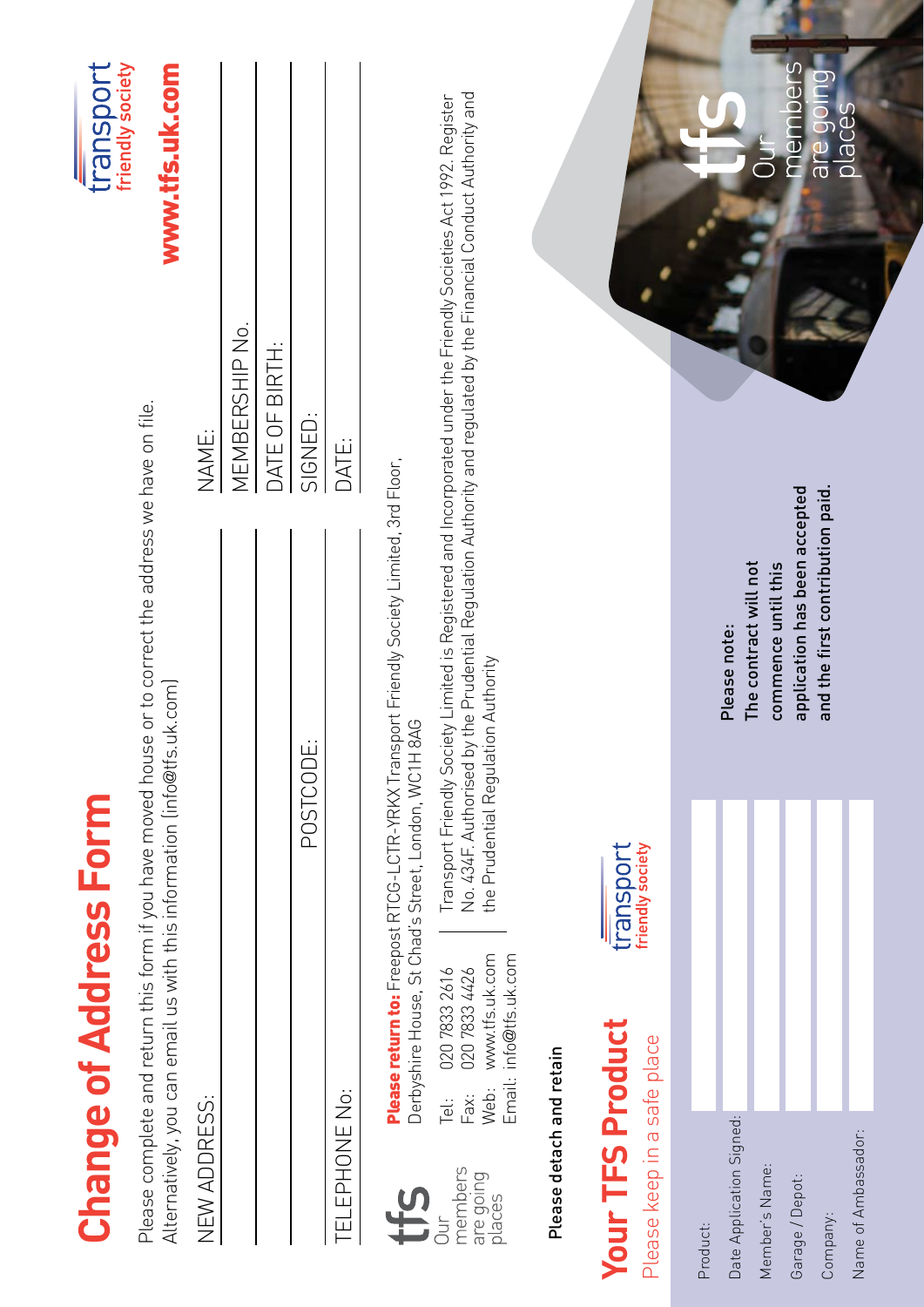| <b>Head Office:</b>                                                                                                                      |                                                                                                                                                          | Email: info@tfs.uk.com                                                |                                     |
|------------------------------------------------------------------------------------------------------------------------------------------|----------------------------------------------------------------------------------------------------------------------------------------------------------|-----------------------------------------------------------------------|-------------------------------------|
| Transport Friendy Society Limited is Registered and Incorporated under the Friendy Societies Act 1992. Register<br>Conduct Authority and | the Prudential Regulation Authority<br>No. 434F. Authorised by the Prudential Regulation Authority and regulated by the Financial                        | Web: www.tfs.uk.com<br>Fax:<br>Tel:<br>020 7833 2616<br>9717 833 4426 | places<br>sie going<br>members<br>g |
|                                                                                                                                          | Derbyshire House, 2t Chad's Street, London, NVC1H 8AG<br><b>Please return to:</b> Freepost RTCG-LCTR-YRKX Transport Friendly Society Limited, 3rd Floor, |                                                                       | <b>CS</b>                           |
| DATE:                                                                                                                                    |                                                                                                                                                          |                                                                       |                                     |
| SIGNED:                                                                                                                                  |                                                                                                                                                          |                                                                       |                                     |
| DATE OF BIRTH:                                                                                                                           |                                                                                                                                                          |                                                                       |                                     |
| MEMBERSHIP No.                                                                                                                           |                                                                                                                                                          |                                                                       |                                     |
| NAME:                                                                                                                                    |                                                                                                                                                          |                                                                       | COMMENTS:                           |
| www.tfs.uk.com                                                                                                                           | <b>Leaving Bus Industry</b>                                                                                                                              | Ohange of Employer / Garage                                           |                                     |
|                                                                                                                                          | Please tick appropriate box and complete Comments box below:                                                                                             |                                                                       |                                     |
| <b>transport</b><br>friendly society                                                                                                     | <b>Change of Employment Details</b>                                                                                                                      |                                                                       |                                     |
|                                                                                                                                          |                                                                                                                                                          |                                                                       |                                     |

# Please keep in a safe place Please keep in a safe place

Transport Friendly Society<br>3rd Floor, Derbyshire House London WC1H 8AG St Chad's Street St Chad's Street 3rd Floor, Derbyshire House Transport Friendly Society London WC1H 8AG

Tel: 020 7833 2616 020 7833 2616 Email: info@tfs.uk.com Web: www.tfs.uk.com www.tfs.uk.com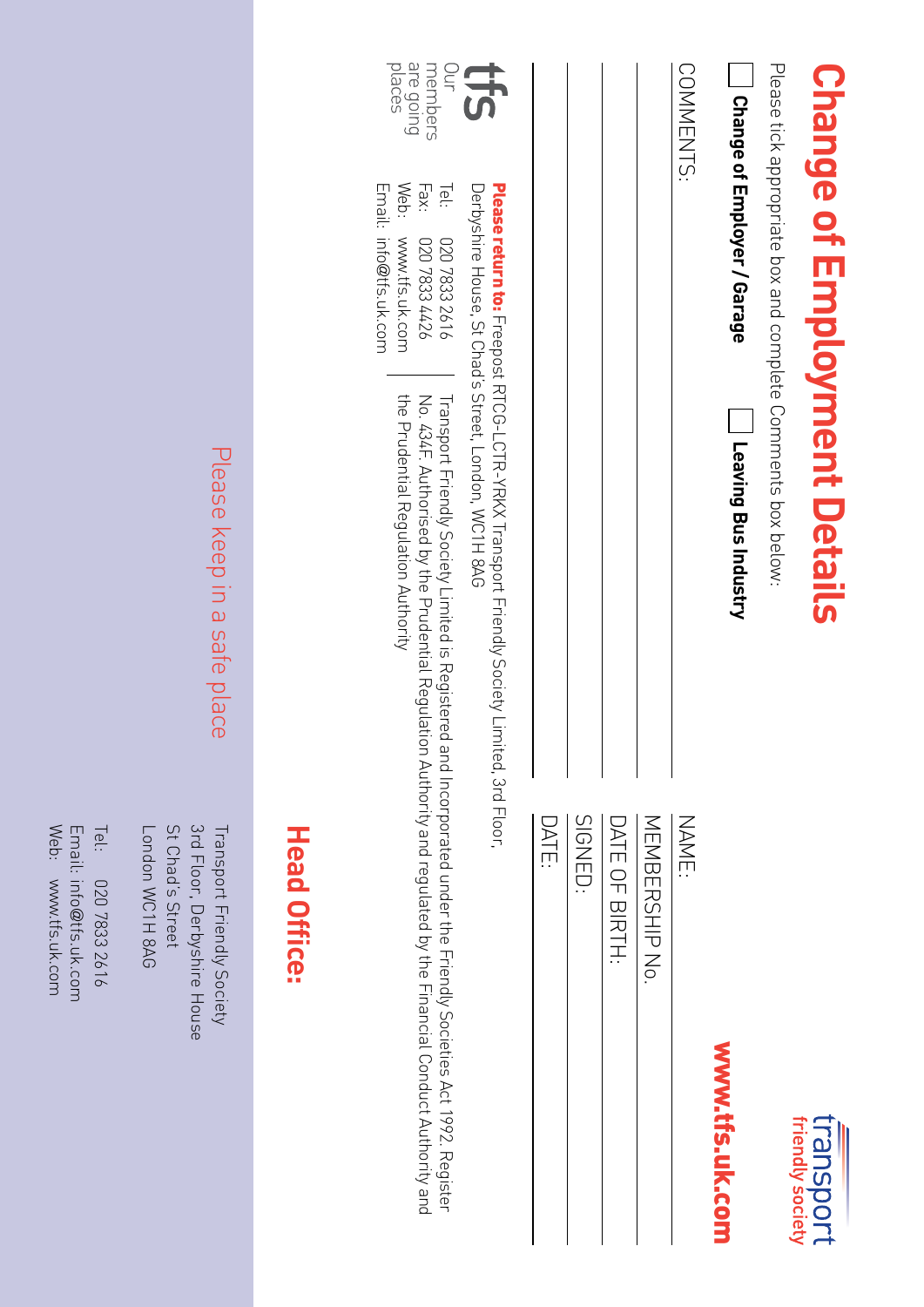# How to apply for the TFS Savings Plan

Complete and return the application form opposite, including the Direct Debit or Payroll Deduction sections as necessary. Then, simply detach the application and seal together by moistening the gummed strips along the edges. Drop the sealed application in the post and it's done - you don't even need a stamp!

Alternatively you can telephone 020 7833 2616 for a personalised application form which will give you details of the sum assured.



You can also apply online at www.tfs.uk.com or hand the completed application to the TFS Ambassador if there is one in your workplace.

complete the application attached to this brochure

> make sure all sections of the forms are complete

fold over and moisten the gummed edges to seal

11

detach the application and mandate sections

> all done! put it in the post - no stamp is needed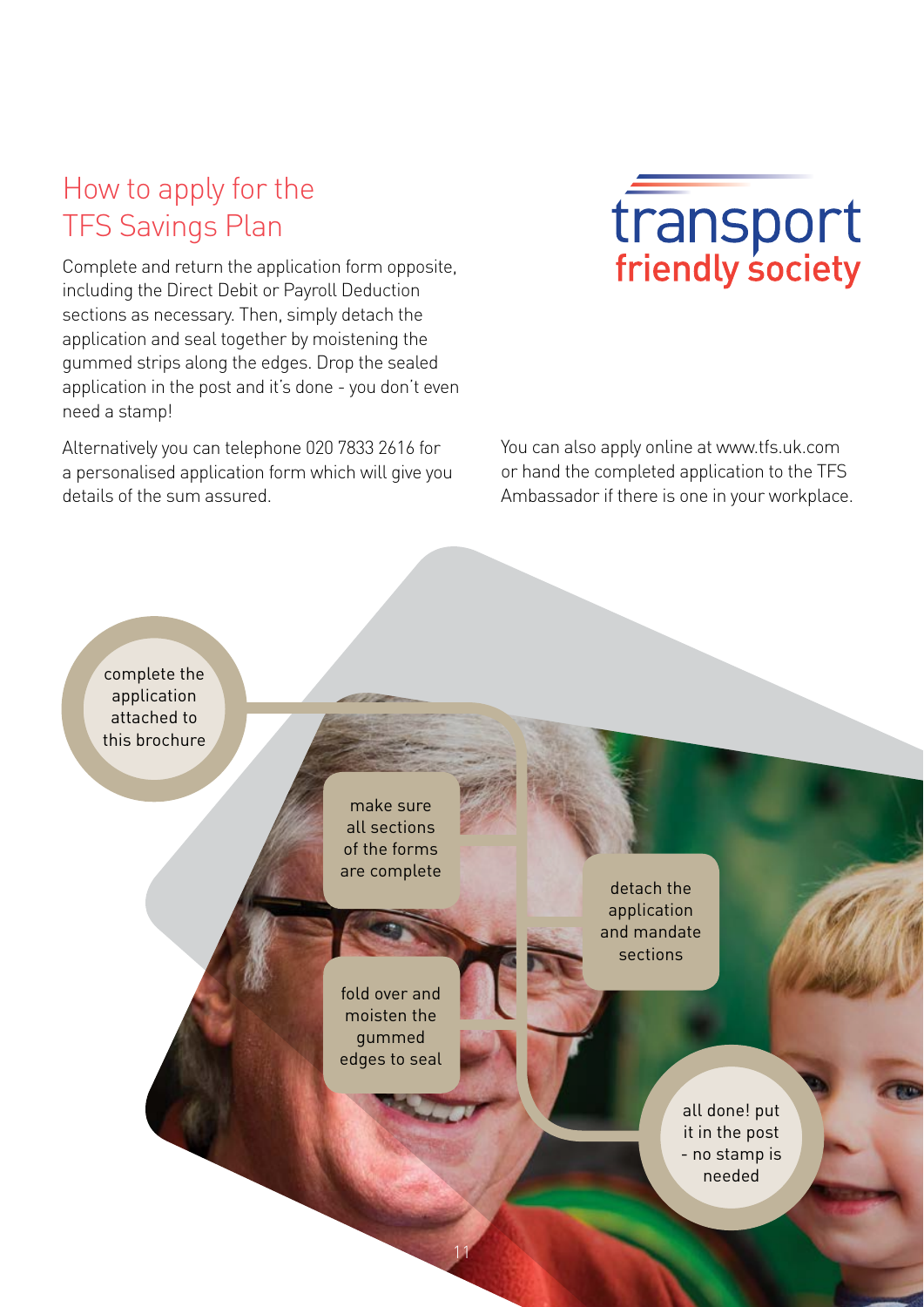#### moisten here

# transport<br>friendly society

# TFS Savings Plan for Adult and Child Application Form

### Please complete as applicable in BLOCK CAPITALS

| Title (please select)                      | Miss<br>Mrs<br>Mr                                            | Other                      | Marital status |       |                |   |  |
|--------------------------------------------|--------------------------------------------------------------|----------------------------|----------------|-------|----------------|---|--|
| Membership No. (if existing Member)        |                                                              |                            |                |       |                |   |  |
| Full name of Applicant                     | <b>First Name</b>                                            |                            |                |       |                |   |  |
|                                            | Surname                                                      |                            |                |       |                |   |  |
|                                            | (The child is the Applicant for the Children's Savings Plan) |                            |                |       |                |   |  |
| Address                                    |                                                              |                            |                |       |                |   |  |
|                                            |                                                              |                            |                |       |                |   |  |
| Postcode                                   |                                                              | Telephone No.              |                |       |                |   |  |
| Date of birth                              | 1                                                            | Occupation                 |                |       |                |   |  |
| National Insurance No.                     |                                                              |                            |                | Sex M |                | F |  |
| Email address                              |                                                              |                            |                |       |                |   |  |
| How many years do you<br>wish to save for? |                                                              | Amount you<br>wish to save | £              |       | wookly/monthly |   |  |

weekly/monthly Note - Children's applications must be either for 10 years or to age 18.

| Full name and address<br>of the person applying on<br>behalf of the Applicant<br>(only include address if<br>different from abovel | Name<br>Address<br>Postcode |
|------------------------------------------------------------------------------------------------------------------------------------|-----------------------------|
| Membership No.<br>Date of birth                                                                                                    |                             |
| Relationship to Applicant                                                                                                          |                             |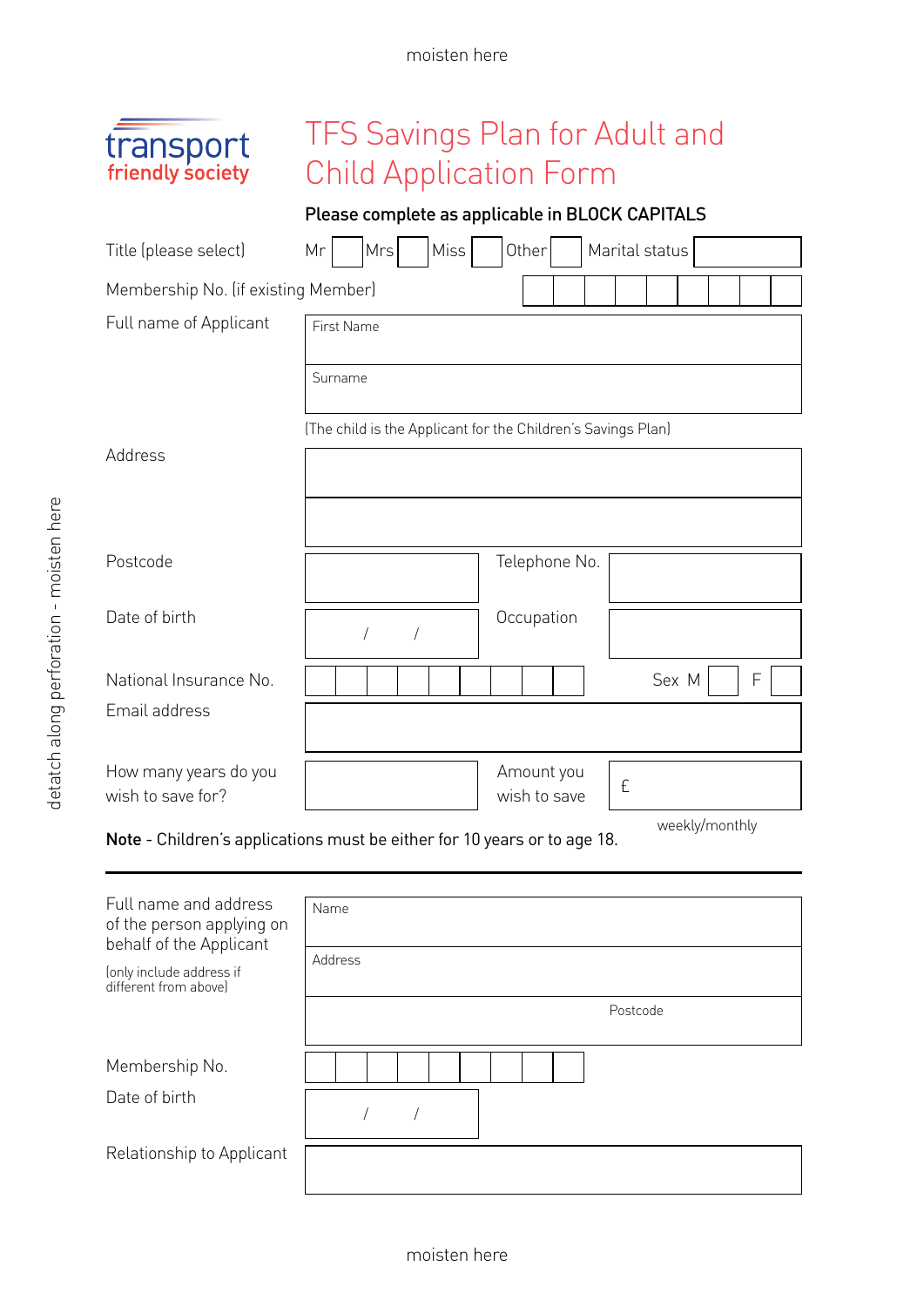# transport<br>friendly society

# Declaration

| To be signed by the APPLICANT                                                                                                                                                                                                                                                                      | Yes | No |
|----------------------------------------------------------------------------------------------------------------------------------------------------------------------------------------------------------------------------------------------------------------------------------------------------|-----|----|
| Are you paying into any other Tax-Exempt Policies with another friendly society?                                                                                                                                                                                                                   |     |    |
| Does the beneficiary of the policy have any other qualifying policies?                                                                                                                                                                                                                             |     |    |
| If so, will the £3,600 per year limit be breached?                                                                                                                                                                                                                                                 |     |    |
| If you have a Unique Tax Reference please provide it.                                                                                                                                                                                                                                              |     |    |
| Please tick to confirm<br>• I declare to the best of my knowledge and belief that the above statements are<br>true and complete and that I (or the child in the case of a Child's Plan) am now<br>in good health.                                                                                  |     |    |
| I understand that this application shall form the basis of the contract<br>between me and the Society and that failure to disclose any facts which may<br>be regarded as material (i.e. facts likely to influence the acceptance of this<br>proposal) may cause the insurance to be declared void. |     |    |
| I also understand that the contract will not commence until this application<br>has been accepted and the first contribution paid.                                                                                                                                                                 |     |    |
| . I further declare that No advice has been given to me by the Society and that<br>this purchase is on an Execution Only basis.                                                                                                                                                                    |     |    |
| • I agree to conform to the Rules of the Society.                                                                                                                                                                                                                                                  |     |    |

#### General Data Protection Regulation

The Transport Friendly Society Limited (the Society) collects your personal information when you apply for a product with us. The information disclosed by you in this application will be used by the Society to set up and manage the product you have applied for. If you would like more information on how the Society uses your personal information, please see our Privacy Notice which can be found on our website.

The Society would like to keep you informed of its other products and services and may use your personal information for its own marketing purposes such as contact by Post or Email regarding your investment and insurance needs. The Society will not share your data with any third parties for any purposes subject to its legal or statutory obligations. If you wish to hear about such products please tick this box:  $\Box$ 

And indicate how you wish to be contacted: Post  $\Box$  Email  $\Box$ 

| Signature | Date |
|-----------|------|
|-----------|------|

| ۰.<br>$\sim$ |
|--------------|
|--------------|

A copy of the terms and conditions under which the insurance will be made and/or a copy of the completed proposal form and the Society's Privacy Notice will be available on request.

| Ambassador's |  |
|--------------|--|
| Name         |  |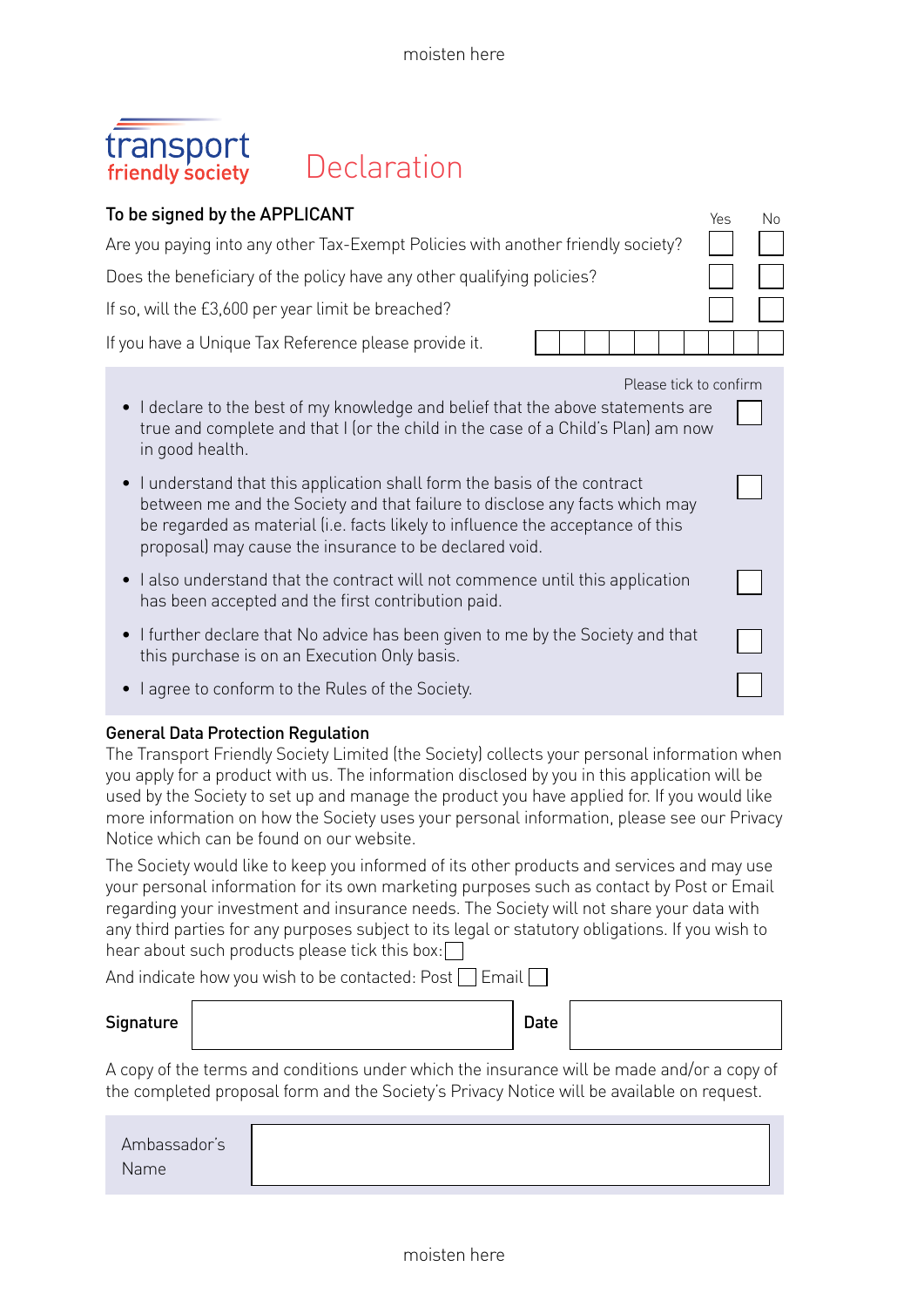moisten here



transport friandly cociaty

# Instruction to your Bank or Building Society by Direct Debit



Service User Number

**Please fill in the form and send to:** Transport Friendly Society Limited, 3rd Floor Derbyshire

| Reference<br>Instruction to your Bank or Building Society<br>Please pay Transport Friendly Society Limited Direct<br>Debits from the account detailed in this Instruction.<br>subject to the safeguards assured by the Direct<br>Debit Guarantee |              |  |  |                                                                                                  |  |
|--------------------------------------------------------------------------------------------------------------------------------------------------------------------------------------------------------------------------------------------------|--------------|--|--|--------------------------------------------------------------------------------------------------|--|
|                                                                                                                                                                                                                                                  |              |  |  |                                                                                                  |  |
|                                                                                                                                                                                                                                                  |              |  |  |                                                                                                  |  |
|                                                                                                                                                                                                                                                  |              |  |  |                                                                                                  |  |
|                                                                                                                                                                                                                                                  |              |  |  |                                                                                                  |  |
|                                                                                                                                                                                                                                                  |              |  |  |                                                                                                  |  |
| I understand that this Instruction may remain with<br>the Transport Friendly Society Limited and, if so,<br>details will be passed electronically to my Bank/<br>Building Society.                                                               |              |  |  |                                                                                                  |  |
|                                                                                                                                                                                                                                                  |              |  |  |                                                                                                  |  |
|                                                                                                                                                                                                                                                  |              |  |  |                                                                                                  |  |
|                                                                                                                                                                                                                                                  |              |  |  |                                                                                                  |  |
|                                                                                                                                                                                                                                                  |              |  |  |                                                                                                  |  |
|                                                                                                                                                                                                                                                  | Signature(s) |  |  | Banks and Building Societies may not accept Direct Debit Instructions for some types of account. |  |

# Employee's Payroll Deduction Mandate

| 1.1511517222551517        |                                                    |
|---------------------------|----------------------------------------------------|
| Title (please select)     | Other<br>  Miss  <br>Marital status<br>Mrs I<br>Mr |
| Full name                 |                                                    |
| Garage / Depot            | Grade                                              |
| Company                   |                                                    |
| Employee No.              |                                                    |
| National Insurance No.    | FOR OFFICE USE ONLY<br>Total to be                 |
| 4 weekly<br>Pay Frequency | weekly<br>monthly<br>deducted                      |
|                           |                                                    |

I hereby authorise my Employer to deduct from my pay, until further notice in writing from me, the contributions payable by me each pay day, as provided in the Rules of the Transport Friendly Society Limited and to pay the amounts so deducted to the Society.

| Signature |  | Date |
|-----------|--|------|
|-----------|--|------|

Note - The Pay Clerk will commence deductions as soon as possible after receipt of this mandate from the Society. Please check your pay advice to ensure that this request has been correctly applied.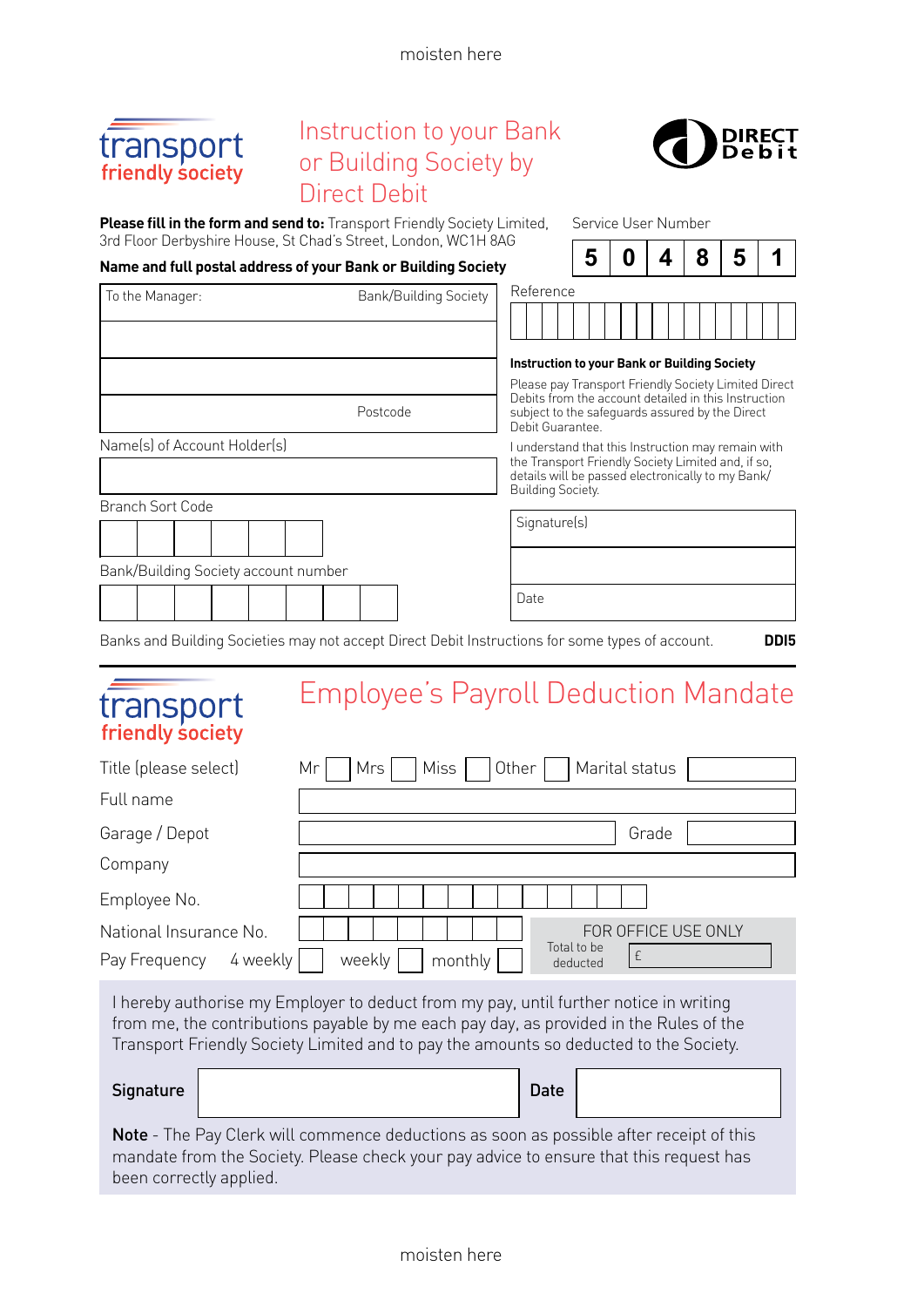

# tfs<br>
Our<br>
members<br>
are going<br>
places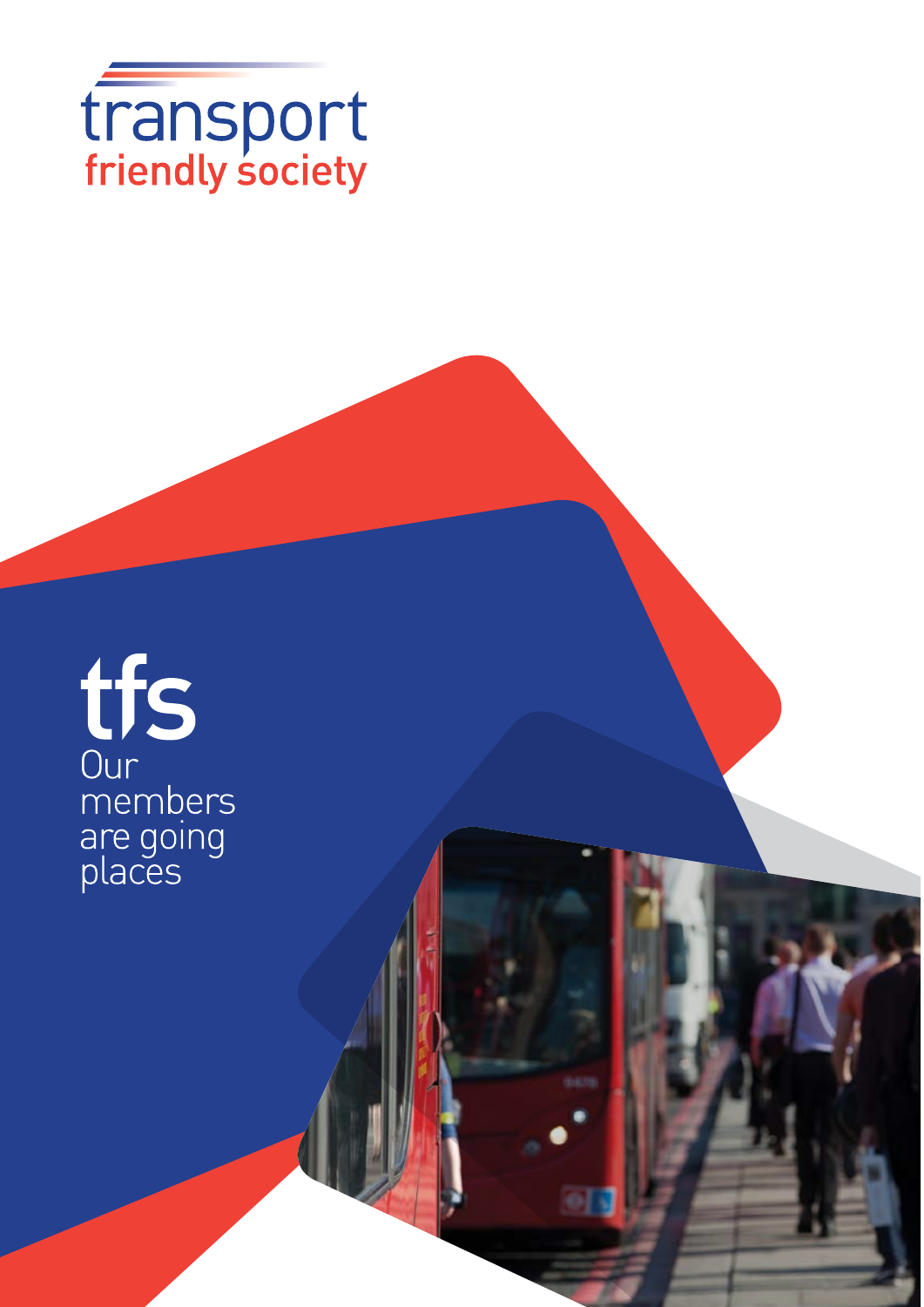

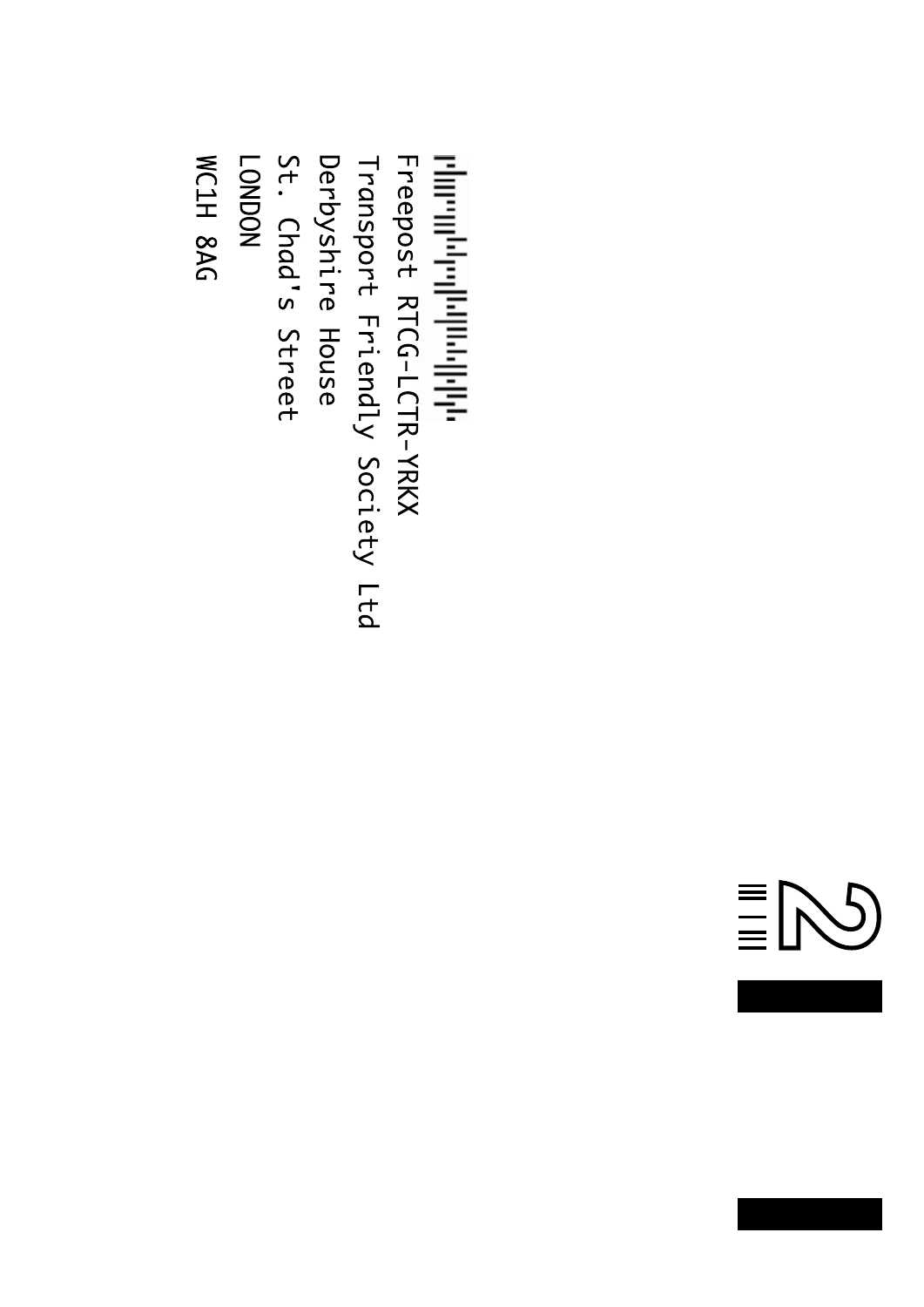# transport<br>friendly society

# START SAVING TODAY

Saving with the Transport Friendly Society can offer you more...

- Tax-Free Lump Sum
- Valuable Life Cover
- Help with Dental, Optical & Osteopathic bills after 12 months membership contributions have been paid
- Affordable start saving from £2.30 per week
- Designed especially for anyone associated with the passenger transport industry, their spouses, partners, other family and friends.

# members are going places